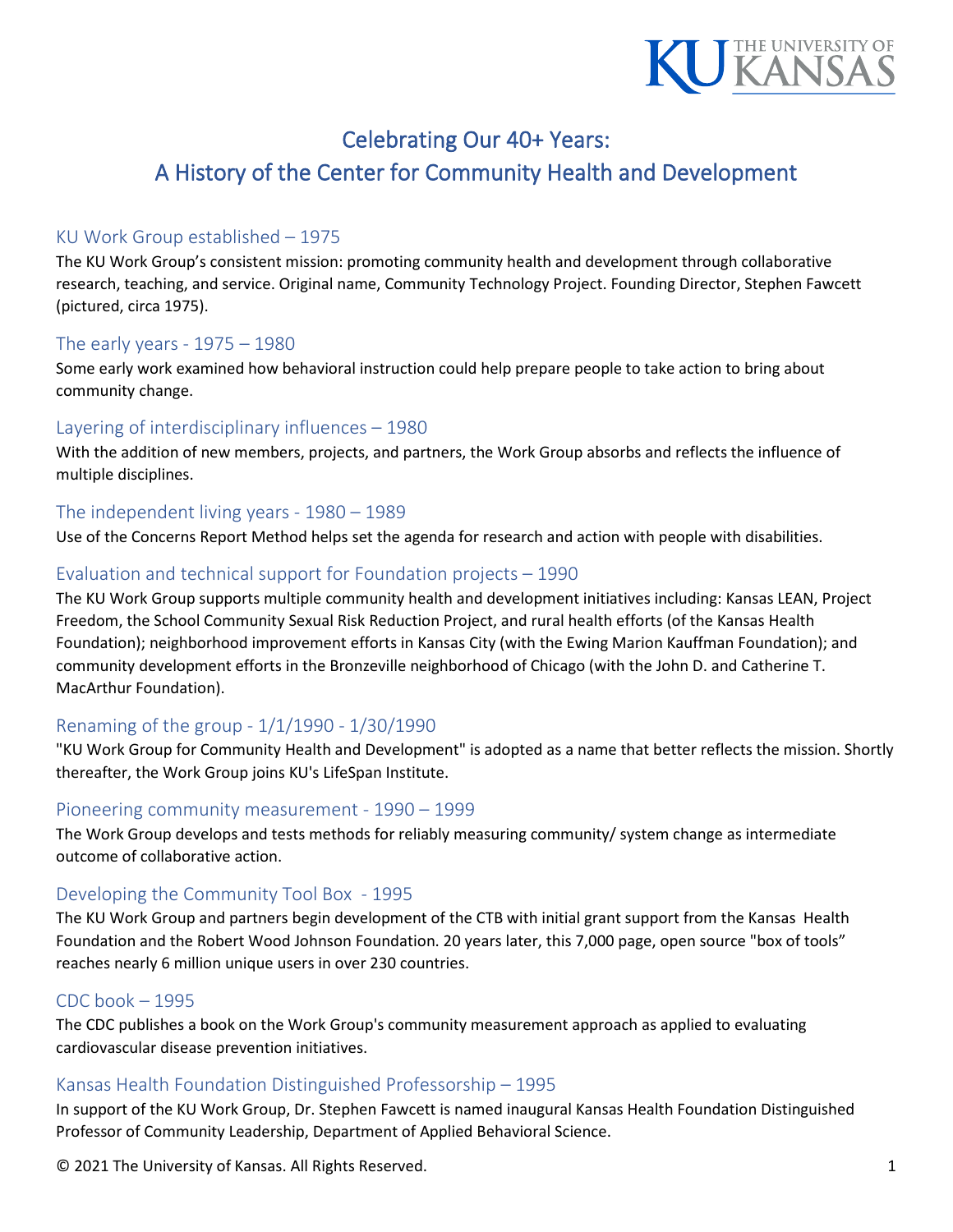

#### Ongoing participatory evaluation services – 1996

The Work Group begins offering participatory evaluation services, with support from an online system for documenting and evaluating community efforts. Revenues from this and other services help assure sustainability.

#### Evaluation support for substance abuse prevention initiatives – 1996

The Work Group begins its longstanding contribution to the prevention infrastructure for the State of Kansas.

#### Kansas Community Leadership Corps - 1998 – 2004

Director Jerry Schultz leads an engaged scholarship program preparing undergraduate students to take action in their home communities.

#### 25th Anniversary of the KU Work Group - 2001-04-27

The Work Group celebrates 25 years of contributing to community health and development.

#### IOM framework for collaborative action – 2003

The KU Work Group's framework for community action is adapted and published in the IOM report on the "Future of Public's Health in the 21st Century."

#### Ongoing WHO Collaborating Centre designation – 2004

The Work Group is initially designated as a World Health Organization Collaborating Centre for Community Health and Development. Re-designated multiple times.

#### CDC violence prevention - 2005 – 2011

The KU Work Group provided technical support and evaluation for CDC violence prevention initiatives.

## Training curriculum completed – 2006

The robust, 16-module Community Tool Box training curriculum is completed and becomes available to trainers and instructors who teach skills for community health and development.

#### Social determinants of health – 2007

Initial learning on social determinants began with Dr. Fawcett serving as a visiting scholar in WHO's Department of Chronic Diseases and Health Promotion and Department of Equity, Poverty, andn Social Determinants of Health at the World Health Organization in Geneva, Switzerland.

#### Expanding engaged scholarship - 2008

Service learning is strengthened through the faculty appointment of Professor Jomella Watson-Thompson, KU Work Group Associate Director for Community Research, to KU's Department of Applied Behavioral Science.

#### Evaluation of underage drinking prevention initiatives - 2008 – 2011

In partnership with Kansas communities, the KU Work Group conducted a multi-site evaluation of community initiatives.

#### NIH grant to address health disparities - 2008 – 2014

The KU Work Group received a grant from the National Institute of Health, National Institute on Minority Health and Disparities, to use participatory research methods to reduce health disparities in chronic diseases among the Latino population in Wyandotte County, Kansas.

#### Distributed leadership – 2010

Dr. Jerry Schultz named as Co-Director of the KU Work Group.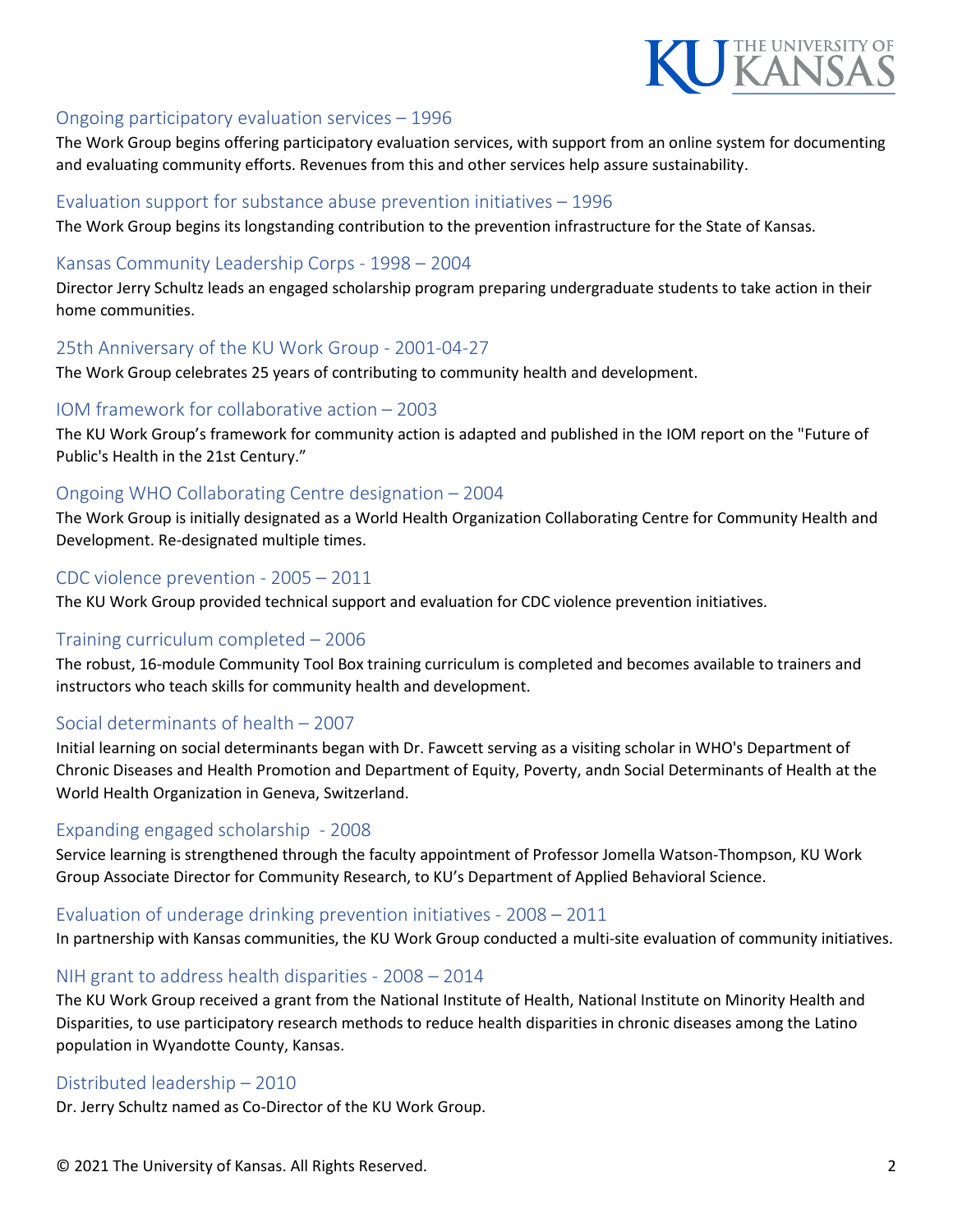

# Growing global work – 2010

The KU Work Group's global efforts increase dramatically in recent years; including engagement with partners in Peru, Colombia, Spain, Lebanon, Ghana, and the WHO Regional Offices of the Americas and Africa. Pictured here, Fawcett's enskinment in 2014 as Development Chief of the Binduri District in northern Ghana.

# NIH National Healthy Communities Study - 2010 – 2016

The KU Work Group leads the community measurement aspect of the national Healthy Communities Study, funded by the National Heart, Lung, and Blood Institute (NHLBI/NIH). This large study, involving 130 communities and 5,000 children, examines associations between community programs/ policies and markers of childhood obesity.

# CDC Reach funding - 2010 – 2017

The Work Group provides technical support and participatory evaluation of Latino Health For All Coalition efforts to reduce health disparities with long-time community partners in Wyandotte County, Kansas.

## Evaluation of Together on Diabetes initiative - 2012 – 2017

The KU Work Group serves as the national evaluation team for this \$20 million, multi-site effort to reduce health disparities related to diabetes.

# Academic Health Department partnership - 2013 – 2017

With Dr. Vicki Collie-Akers' leadership, the Lawrence-Douglas County Health Department and the University of Kansas Work Group for Community Health and Development create a partnership called the Academic Health Department, the first in Kansas and one of only a few in the country.

#### Monitoring WHO's Ebola response effort - 2014 – 2015

With WHO AFRO partners, the KU team implements a participatory monitoring and evaluation system as part of case studies about what it takes to bend the curve in two Liberian counties.

# UN presentation on sustainable development goals - 07/02/2015 - 07/02/2015

Christina Holt presents the Community Tool Box as a resource for supporting citizen engagement in addressing the Sustainable Development Goals; in a session at the United Nations headquarters in New York.

## Fawcett retires from Work Group director role - 08/13/2015

After 40 years, founding Director Stephen Fawcett transitions into semi-retirement as a senior advisor in the KU Work Group. Rima Afifi, American University of Beirut, shares, "Stephen Fawcett is one of the rare people I have met that is truly committed to creating a better world with justice and equality, a world that values the humanity of every individual and focused on strengths and assets of individual, organization, and communities. He works for justice and dignity, and works to ensure that voices of those marginalized all over the world are heard." Steve leaves an enduring legacy in the Work Group and its projects.

## Vincent Francisco named Co-Director - 08/14/2015

Coming back to KU after 11 years at the University of North Carolina at Greensboro, Vincent Francisco becomes KU Work Group Co-Director and Kansas Health Foundation Professor in the Department of Applied Behavioral Science in the College of Liberal Arts and Sciences. Stephen Fawcett shares, "An internationally recognized leader, he brings deep experience in the science and practice of community health improvement. His passion for discovery and application will help the KU Work Group have an even great impact in its next 40 years."